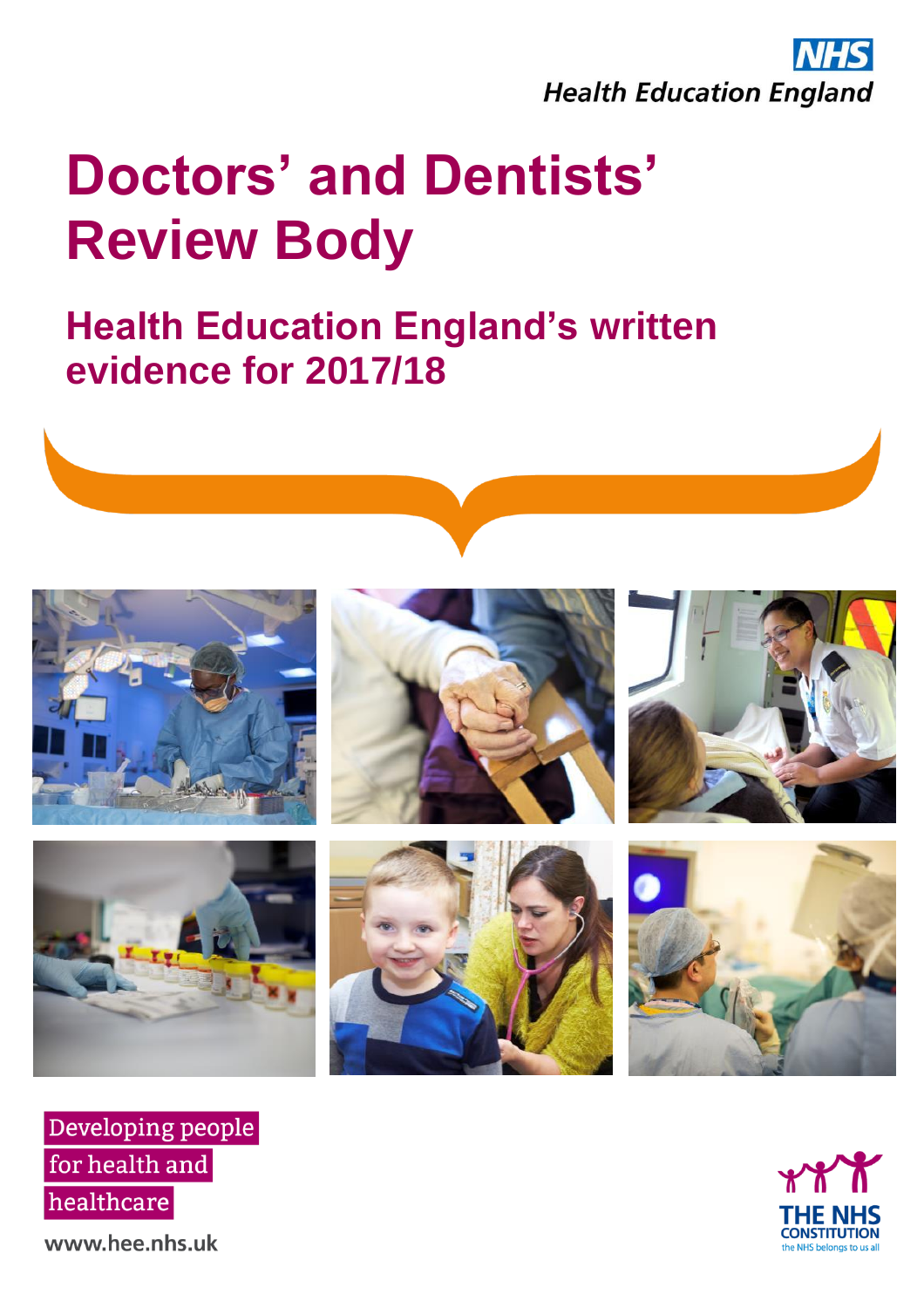## **Background**

- i. Health Education England (HEE) welcomes the opportunity to once again submit evidence to the Doctors and Dentists Review Body (DDRB) as part of its national process of gathering evidence from interested parties to inform the recommendations for 2017/18.
- ii. We greatly appreciated the opportunity to meet to review and discuss the handling of the evidence round for 2016 with the Review Body Secretariat earlier in the year. It was also helpful that Ffiona Hesketh, Deputy Director, Office of Manpower Economics, was able to meet with HEE's Chief Executive, Ian Cumming, to discuss HEE's role in supporting the pay review bodies, and the particular value that HEE can add. The session proved helpful in enabling us to reflect further on how we can best support the work of the review bodies going forward.

## **Health Education England's role**

- iii. HEE exists for one reason only: to help improve the quality of care by ensuring our workforce has the right numbers, skills, values and behaviours to meet the needs of patients. In 2013, we took over the functions of the former strategic health authorities (SHAs) and their Deaneries for workforce planning, education commissioning and education provision. It is the first time that responsibility for all of these functions are within the same body, and by doing so, we aim to improve both national consistency and standards and local leadership and decisions. We recruit doctors and dentists into training and we fund and support the training of a range of multi-professional staff and apprentices. We are also responsible for supporting the NHS Constitution and helping to embed the NHS Values into everyday activity in the NHS.
- iv. We are now in our fourth year as HEE, providing the NHS with a single national body with a ring-fenced budget for commissioning education and training places to secure the future workforce. Our four local education and training boards (LETBs), regionally based and employer-led, provide a single strategic forum for their region in which health care economies can come together to discuss and agree plans and actions on the local workforce.
- v. We operate a single system of dispersed leadership, working together to deliver both local and nationwide success. To achieve this we are proud to also work with:
	- The providers of NHS services who are ultimately responsible for employing, maintaining and developing their staff and the quality of care they provide; and
	- Other organisations such as commissioners, local authorities and higher education providers.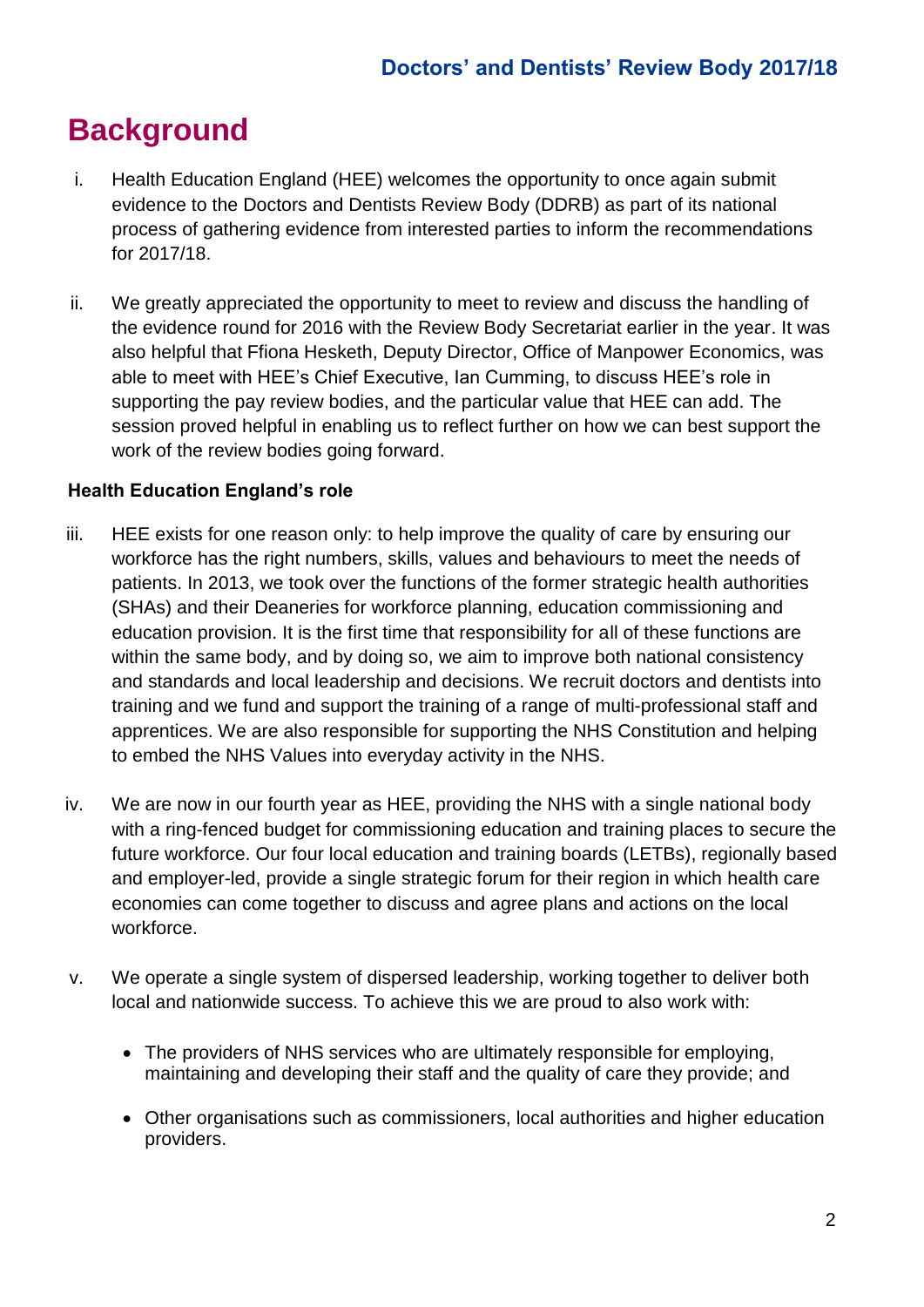- vi. We also have a wider role on the national stage working with the Department of Health (DH) and other health Arms-Length Bodies (ALBs) and Non-Departmental Public Bodies, including NHS England, NHS Improvement, the Care Quality Commission and Public Health England. Together, HEE and these organisations have developed the NHS Five Year Forward View<sup>1</sup>. The purpose of the Five Year Forward View is to articulate why change is needed, what that change might look like and how we can achieve it together.
- vii. HEE has now established, for the first time ever in the NHS, a workforce planning process that brings together into one place decisions about:
	- Planning the future medical workforce;
	- Planning the future non-medical workforce;
	- Investment in the education and training of existing staff;
	- Local needs and national priorities; and

1

- National workforce priorities alongside wider system/strategic goals.
- viii. Earlier this year we published our third Workforce Plan for England<sup>2</sup>, which set out the investment we are making in education and training programmes for 2016/17. In line with the previous two versions, it sets out the £5bn worth of investment we will make in education and training programmes for the following year. These investments are primarily (though not exclusively) focussed on our core role of ensuring secure future supply.
- ix. This year we have again increased the overall volume of education and training with in excess of 38,000 new training opportunities for nurses, scientists, and therapists, and over 50,000 doctors and dentists in training. We have targeted increases on critical areas such as adult and mental health nursing, paramedics, and physician's associates, whilst in postgraduate medicine there are increases to training posts in General Practice, Emergency Medicine and Clinical Radiology. This training supports continuing strong growth in the number of clinical professional staff both within the NHS and the total number of registered clinical professionals in England. HEE forecasts that as result of this training between 24,000 and 82,000 additional staff could be available to the NHS or other employers by 2020, depending on the extent to which service providers' act to employ output from our programmes and work to retain their existing staff.
- x. The Plan also starts to address the full range of workforce issues facing the Health and Care system, regardless of HEE's own specific responsibilities. In doing so it aims to address the important issues raised in both the National Audit Office and Public

<sup>1</sup> The NHS Five Year Forward View, NHS ALBs:<https://www.england.nhs.uk/ourwork/futurenhs/> <sup>2</sup> Investing in People, HEE 2016: <https://www.hee.nhs.uk/sites/default/files/documents/Workforce%20Plan%20for%20England%202016-17.pdf>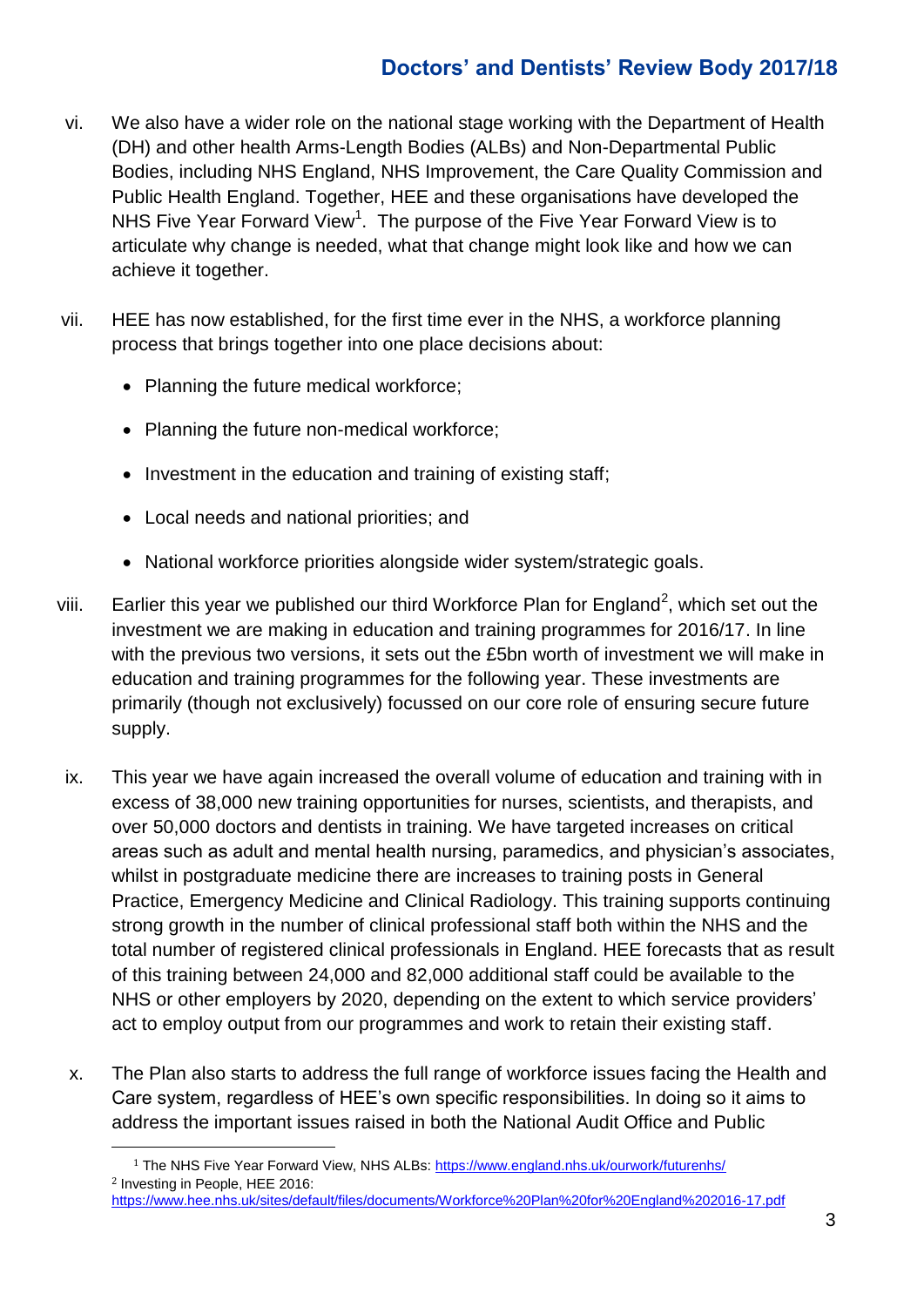Accounts Committee reports on 'Managing the supply of NHS clinical staff in England', and will also reflect on the observations made in the Health Foundation's recent report on workforce policy in the English NHS. In addition to future workforce supply the Plan also therefore considers current workforce shortages and how they may be addressed and also builds on the opportunities presented by the Shared Delivery Plan and the new Sustainability and Transformation Plans (STPs) to outline the critical service and workforce transformation agenda.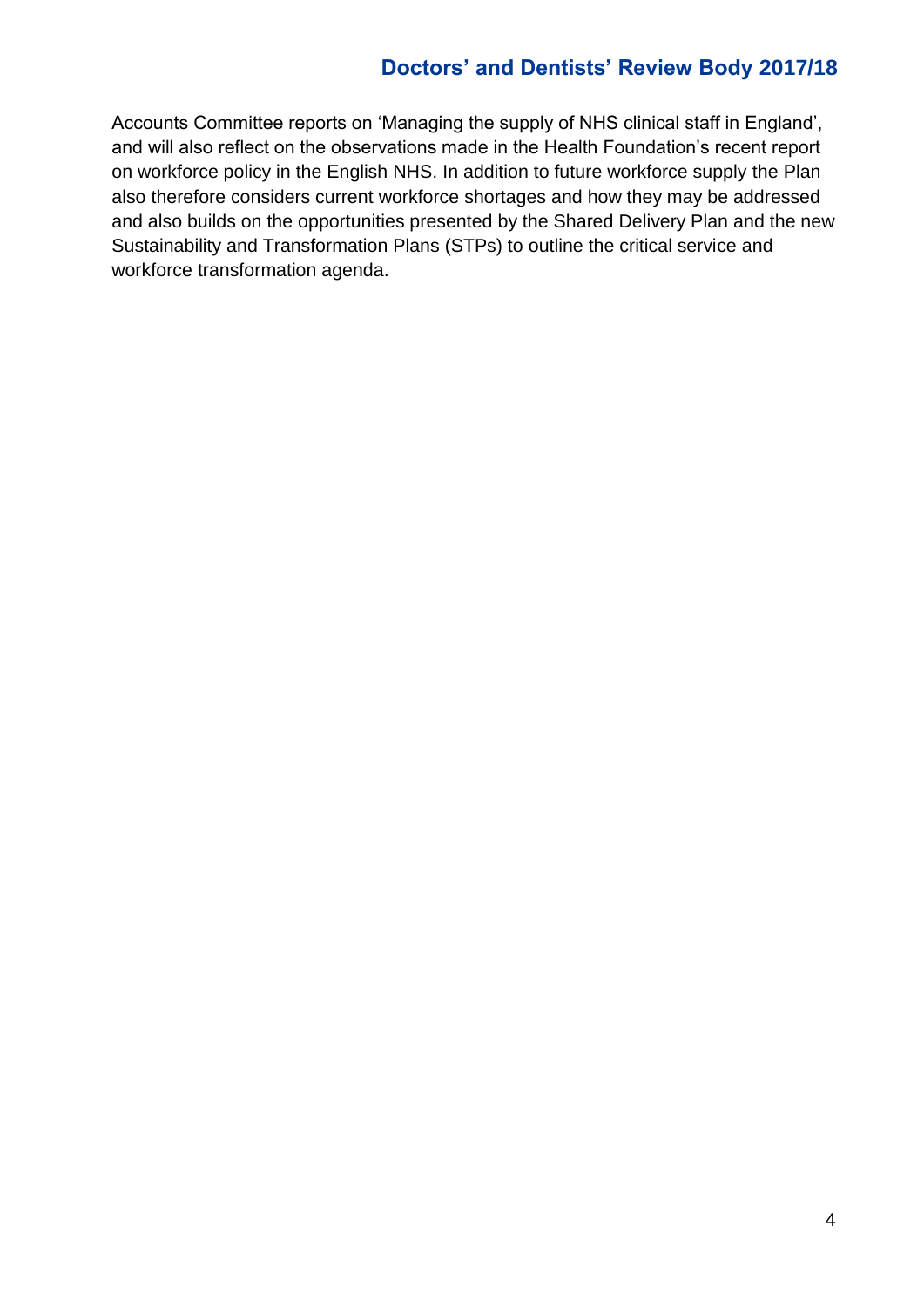## **Evidence to the Doctors and Dentists Review Body on behalf of Health Education England**

## **1. Introduction**

- 1.1 The NHS in England employs directly of the order of 110,000 doctors in 105,000 whole time equivalent (WTE) posts. Within this total, there are around 44,000 (41,500 WTE) consultants, 19,000 (18,000 WTE) 'non consultant non training' (NCNT) staff and 44,000 (42,500 WTE) trainees. Note, there are around 50,500 trainees in total – the remainder are in GP Registrar training programmes, (and thus not captured on the Electronic Staff Record), 'Out of Programme' and on maternity/other leave.
- 1.2 In primary care, the published data indicates of the order of 41,000 GPs and 5,000 registrars. However, in practice, the numbers are less certain; changes in the way primary care staff are classified and coded means there is a break in the time series.
- 1.3 Health Education England's (HEE) role regarding the medical workforce is to ensure that there is a sufficient on-going supply through the planning and commissioning of post graduate medical education programmes. This is a complex activity which requires HEE to work with the wider NHS system to forecast long term demand and supply, and to seek to resolve these in the context of a process which takes a newly graduated medical student through a multi-stage process that can *notionally* be as long as 10 years (in paediatrics for example), but often far longer.
- 1.4 HEE has no specific formal remit in the area of pay, although pay and contracts of medical staff will impact on recruitment and retention and labour market behaviour. However, the workforce and labour market intelligence that HEE is developing (to use in making its post graduate medical education commissioning decisions) has a clear overlap with the intelligence the Doctors and Dentists Review Body (DDRB) requires for its deliberations. Hence, HEE is pleased to submit this evidence to the DDRB. Our evidence, and the data supplied, is structured around a specific brief provided by the DDRB Secretariat. It addresses explicitly the points the Review Body asked us to address and the data we were asked to supply. Within this context, at the request of the DDRB, we have been as concise as we think possible, while conveying the key points we understand the members of the DDRB are interested in. We will, of course, be happy to respond in the form of answers to further written questions and in our oral evidence on 28 November 2016.
- 1.5 Our written evidence is structured as follows:
	- Section 2 summarises the HEE approach to medical workforce analysis;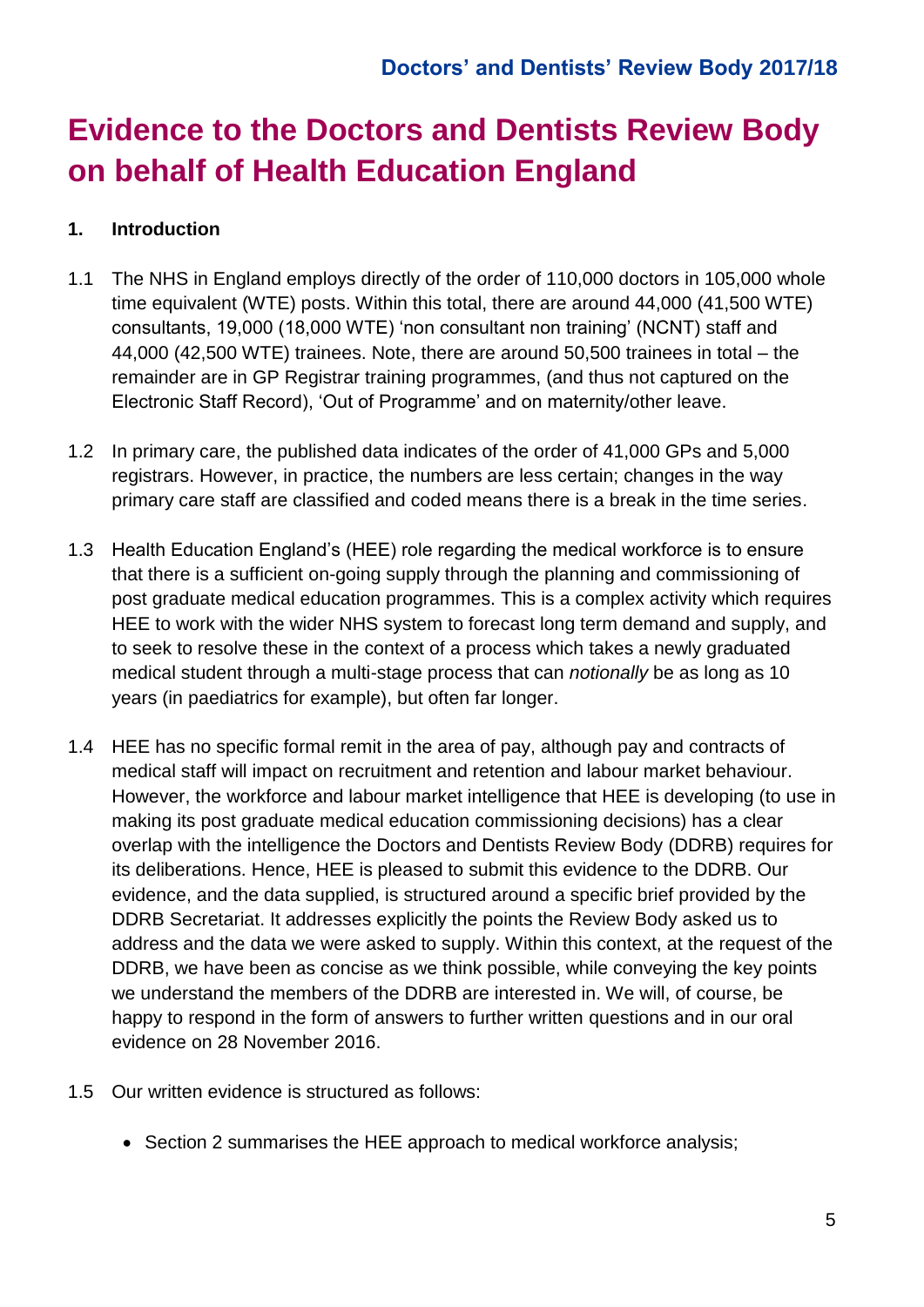- Section 3 discusses current supply of consultants including an analysis of 'shortfall from demand' by specialty and geography, and commentary on the proportion of doctors with 'non UK' Primary Medical Qualifications;
- Section 4 is concerned with supply into post graduate medical education, and identifies the fundamental constraint: the number of opportunities available to doctors on completion of Foundation training is far in excess of the numbers emerging from Foundation training who are seeking such opportunities. The section shows how this plays out in terms of fill rates in specialities and geographies. The section also comments specifically on recruitment in to general practice; and
- Section 6 looks ahead at future supply prospects, noting the overall projection of sustained growth in available CCT holders.
- 1.6 As noted above, HEE has no formal role in determining the pay of doctors. However, our comment is that overall we suggest that, at this stage, there is little evidence to demonstrate that differential pay awards for Consultants will necessarily resolve current or future shortages. The supply of consultants is the outcome of a process of PGME training of, at a minimum, seven years and generally longer. If supplementation has a place, it might be in incentivising doctors to choose *between* specialties and geographies. At this stage, the use of recruitment incentives in General Practice training has yet to be evaluated and while the Psychiatry Taskforce is currently considering introducing incentives to attract doctors into core and specialty training it has not yet done so.
- 1.7 We look forward to the opportunity to address further specific questions at the forthcoming oral evidence session on 28 November 2016.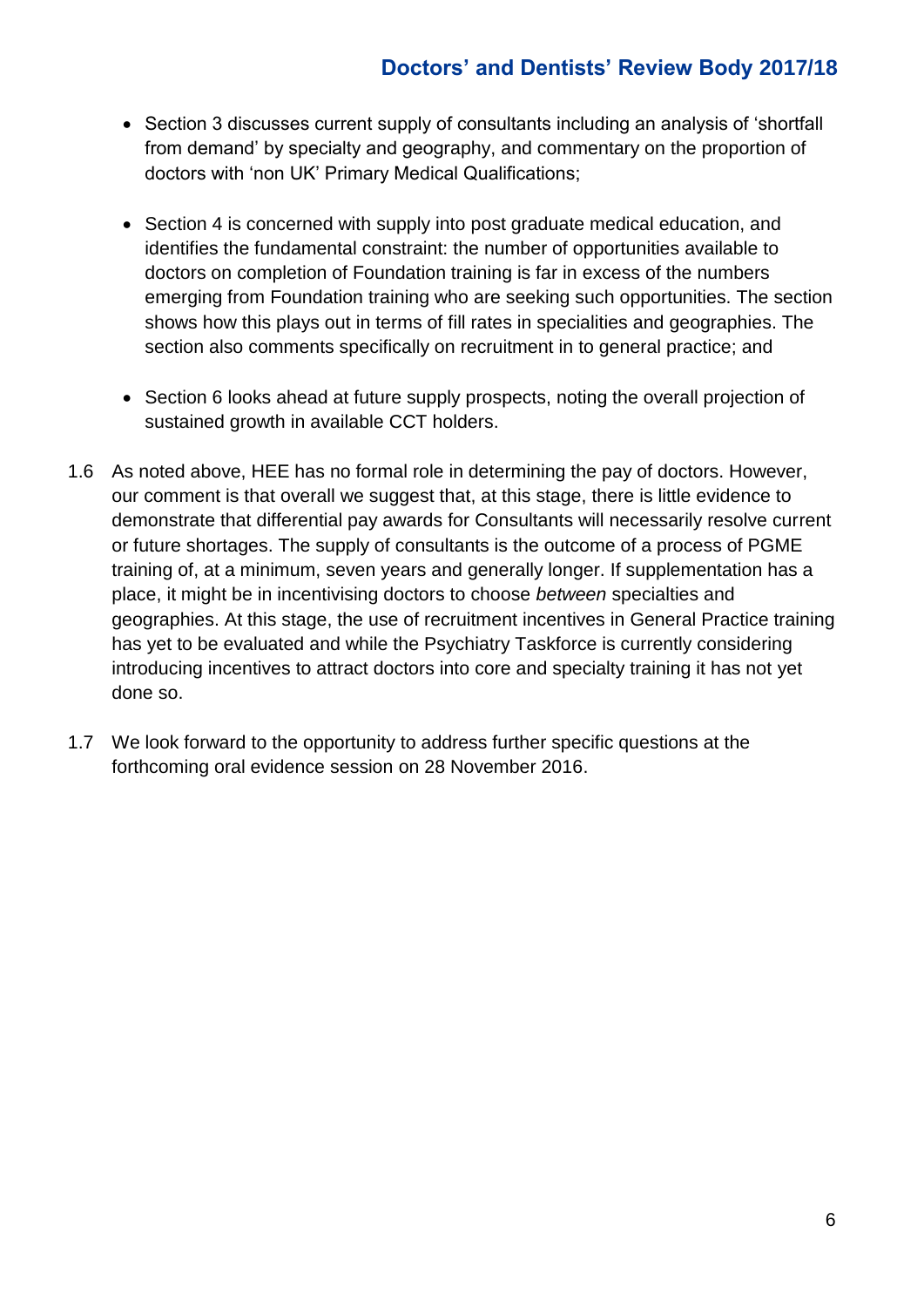## **2. The HEE Approach to medical workforce analysis**

- 2.1 HEE took over some of the functions, and some of the resource, from the Centre for Workforce Intelligence in April 2016. We are currently refining our approach to medical workforce analysis into the following core components as follows:
	- 'Short run' *supply* forecasts which will set out forecasts of supply for the coming five years at the level of medical specialty. This data will be further analysed by HEE Region where the numbers involved allow, and, for the very largest specialties, by HEE local area. Aggregation 'sets' of grouped specialties will also be available at 'Sustainable Transformation Planning' (STP) footprint level. This data is currently being prepared and will not be available to the system in time for the Review Body submission, but may be available ahead of the DDRB report;
	- 'Short run' *provider expressed* demand forecasts. In 2015. HEE collected from providers current (2015) demand and forecast demand for each of the subsequent five years (i.e. to 2020). In 2016, to date, HEE has collected from providers their current (2016) demand and an *initial* 2017 demand forecast. This later data collection clearly precedes the submission of the outcome from the pan-ALB Sustainable Transformation Planning (STP) process (due in late 2016). HEE is currently analysing the 2016 data and awaiting a decision by the collective Arm's Length Bodies (ALBs) as to whether there will be a further collection of future demand data. Hence, at this stage, HEE cannot provide general comment on future workforce risks within a demand context defined by the wider system planning process. We intend to be in a position to do so early in 2017; and
	- More detailed assessment of long term supply and demand to support HEE's PGME commissioning decisions. A process for these reviews has been developed and the first specialties to be considered through this process will be considered by the HEE Board in due course. HEE's approach will develop further as the data improves and techniques to explore and contextualise the sometimes very different perspectives on the drivers of long term demand also develop.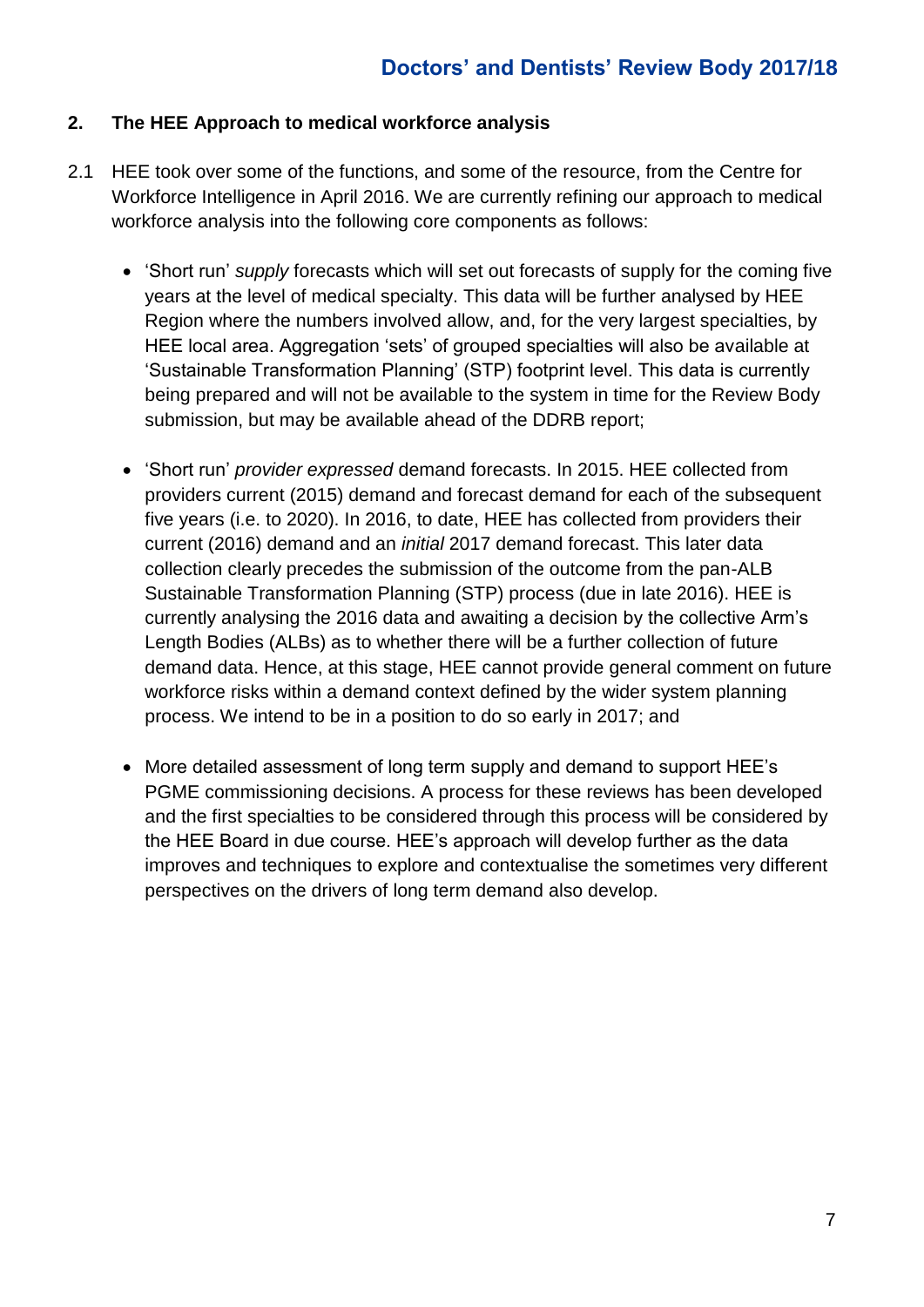## **3. Current workforce supply**

- 3.1 The DDRB asked HEE specifically to supply data and commentary on 'vacancy rates'. This section addresses that through a 'proxy' measure, described below.
- 3.2 For the reasons set out above, at this stage the summary analysis here is based on 2015 data.
- 3.3 There are over 60 medical specialties ranging in size<sup>3</sup> from several thousands to just tens.
- 3.4 Providers were asked to supply information on:
	- The number of consultants in post by speciality expressed in whole-time equivalent (WTE). These numbers did **not** include agency doctors temporarily filling substantive posts; and
	- The demand for consultants in that specialty expressed in WTE.
- 3.5 Figure 1 groups specialties into categories (some of which relate to 'feeder' routes and some of which are broadly grouped into the service areas where they are concentrated) and then within each category expands the data for *some* specialities.
- 3.6 The difference is construed as 'shortfall from demand'. HEE is cautious not to use the term 'vacancy' as the collection neither defined nor explicitly sought vacancy data. The purpose is to provide a general sense of 'unmet demand' which we can then position against future supply in our more detailed work. (See Appendix B)
- 3.7 The table shows:
	- The number of consultants (WTE) in each specialty in 2015. The blue bar indicates the relative scale of the specialty;
	- The overall England wide 'shortfall' as a percentage of total demand in 2015; and
	- The corresponding shortfall in each of the four HEE regions.
- 3.8 Shortfall, which is highlighted below, of 6% or less is coloured green, which is not to say it does not present a problem for providers. It is rather that an element of 'labour market friction' is to be expected as staff leave (e.g. retire) and are recruited (from, for example, new CCT holders). Shortfalls of between 6% and 10% are coloured amber and those of 10% or more are red. It is important to appreciate that March is likely to be the 'high

<sup>1</sup> <sup>3</sup> Expressed in this case as the number of NHS employed consultants.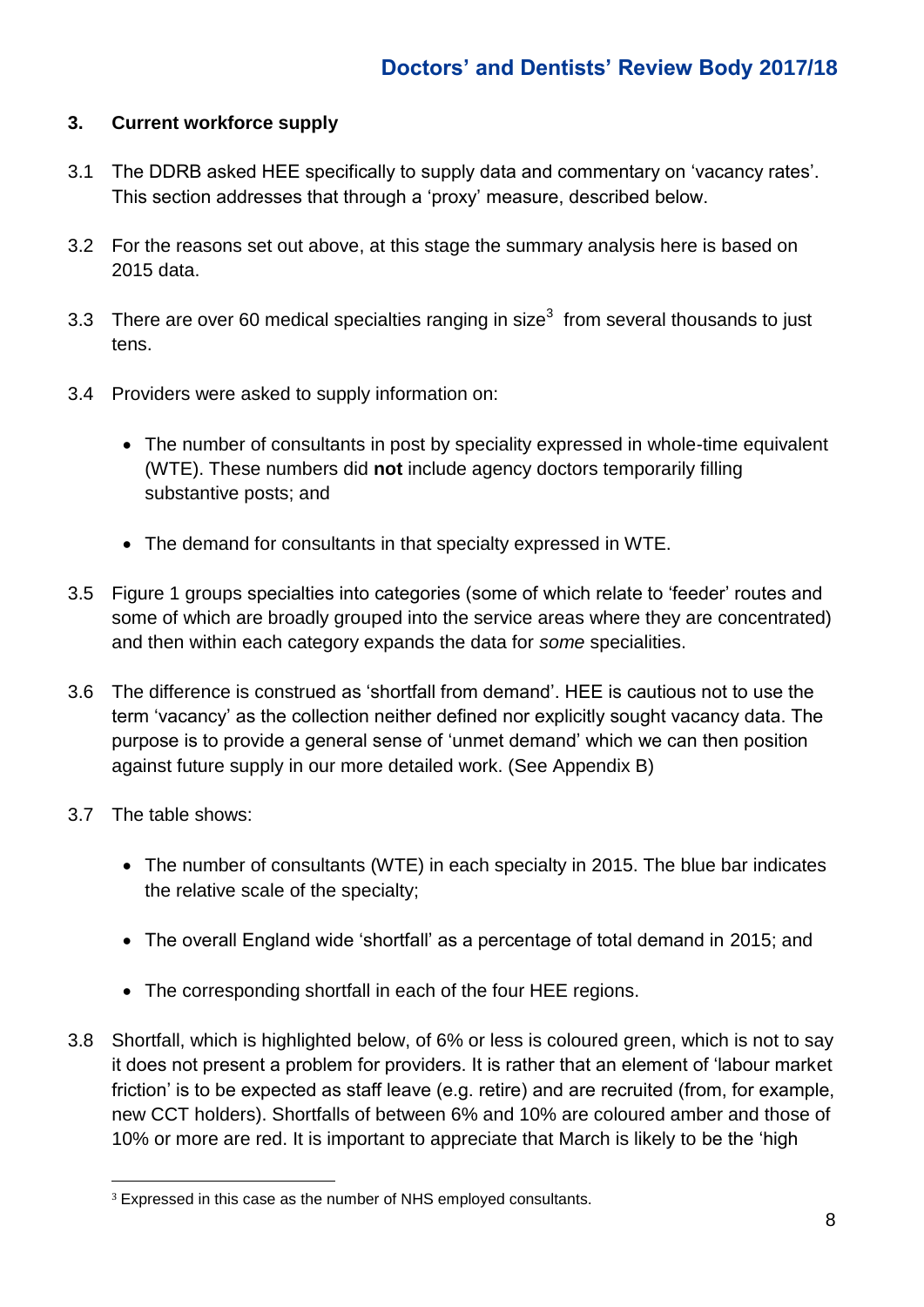point' for shortages as 'establishment' is set for financial purposes in March and supply tends to grow incrementally throughout the year with a jump in the summer as new CCT holders emerge in volume. Clearly trend data would be of more value but, at this stage, we do not have reliable trend data for the HEE measure.

|                                     |                       |                  |     | East & | London |            |  |
|-------------------------------------|-----------------------|------------------|-----|--------|--------|------------|--|
|                                     | Scale (Staff in Post) | England<br>North |     | Mids   | and SE | South      |  |
| SMALL SPECIALTIES                   | 508                   | 13%              | 14% | 9%     | 16%    | 9%         |  |
| <b>ACCIDENT AND EMERGENCY</b>       | 1,509                 | 13%              | 13% | 15%    | 11%    | 10%        |  |
| <b>ACUTE TAKE</b>                   | 4,087                 | 10%              | 12% | 14%    | 8%     | 6%         |  |
| Acute medicine                      | 182                   | 33%              | 29% | 28%    | 20%    | <b>15%</b> |  |
| Gastroenterology                    | 1,029                 | 7%               | 11% | 9%     | 3%     | 2%         |  |
| <b>General Internal Medicine</b>    | 815                   | 15%              | 9%  | 20%    | 21%    | 8%         |  |
| Geriatric Medicine                  | 1,195                 | 9%               | 12% | 12%    | 4%     | 6%         |  |
| <b>Respiratory Medicine</b>         | 867                   | 7%               | 8%  | 8%     | 4%     | 6%         |  |
| <b>PATH &amp; LAB</b>               | 1,917                 | 10%              | 16% | 9%     | 6%     | 8%         |  |
| Histopathology                      | 1,208                 | 10%              | 15% | 8%     | 5%     | 8%         |  |
| <b>PSYCHIATRY</b>                   | 3,963                 | 8%               | 13% | 7%     | 3%     | 9%         |  |
| <b>CANCER SERVICES</b>              | 4,724                 | 8%               | 11% | 9%     | 6%     | 4%         |  |
| Clinical Radiology                  | 2,714                 | 9%               | 12% | 11%    | 6%     | 5%         |  |
| Ophthalmology (inc. medical)        | 1,026                 | 7%               | 10% | 5%     | 10%    | 2%         |  |
| <b>OTHER MEDICINE</b>               | 4,393                 | 6%               | 8%  | 7%     | 3%     | 6%         |  |
| <b>SURGERY</b>                      | 7,302                 | 6%               | 8%  | 5%     | 4%     | 4%         |  |
| <b>Anaesthetics &amp; ICM</b>       | 6,533                 | 5%               | 5%  | 4%     | 8%     | 1%         |  |
| <b>Obesterics &amp; Gynaecology</b> | 2,069                 | 4%               | 4%  | 3%     | 5%     | 1%         |  |
| <b>Paeds &amp; Paed Cardio</b>      | 2,977                 | 4%               | 8%  | 4%     | 3%     | 2%         |  |
| All                                 | 41,557                | 8%               | 9%  | 7%     | 6%     | 5%         |  |

## 3.9 *Figure 1: Current provider expressed shortfall from demand for Consultants at March 2015*

*Source: HEE Workforce returns from providers relating to March 2015* 

#### **Colleagues from the EU and wider overseas**

- 3.10 The 2016 DDRB report noted (2.86)
- 3.11 *"Whilst we do not see any sign of the UK's historical reliance upon overseas doctors reducing, we note the aspiration of the Department of Health for England to become self-sufficient and the recent publication of Health Education England's third workforce plan in December 2015."*
- 3.12 HEE concurs that reliance on overseas doctors will not reduce rapidly. The Electronic Staff Record (ESR) and the GMC Register both have nationality fields in their data sets but in both cases the data are only partially populated. However, the GMC register holds information on the institution – thus the country – where all doctors gained their Primary Medical Qualification, or 'PMQ' (i.e. medical degree or equivalent). While a small number of UK citizens have studied undergraduate medicine abroad it understood that, historically, numbers have been small (they are currently increasing but this will not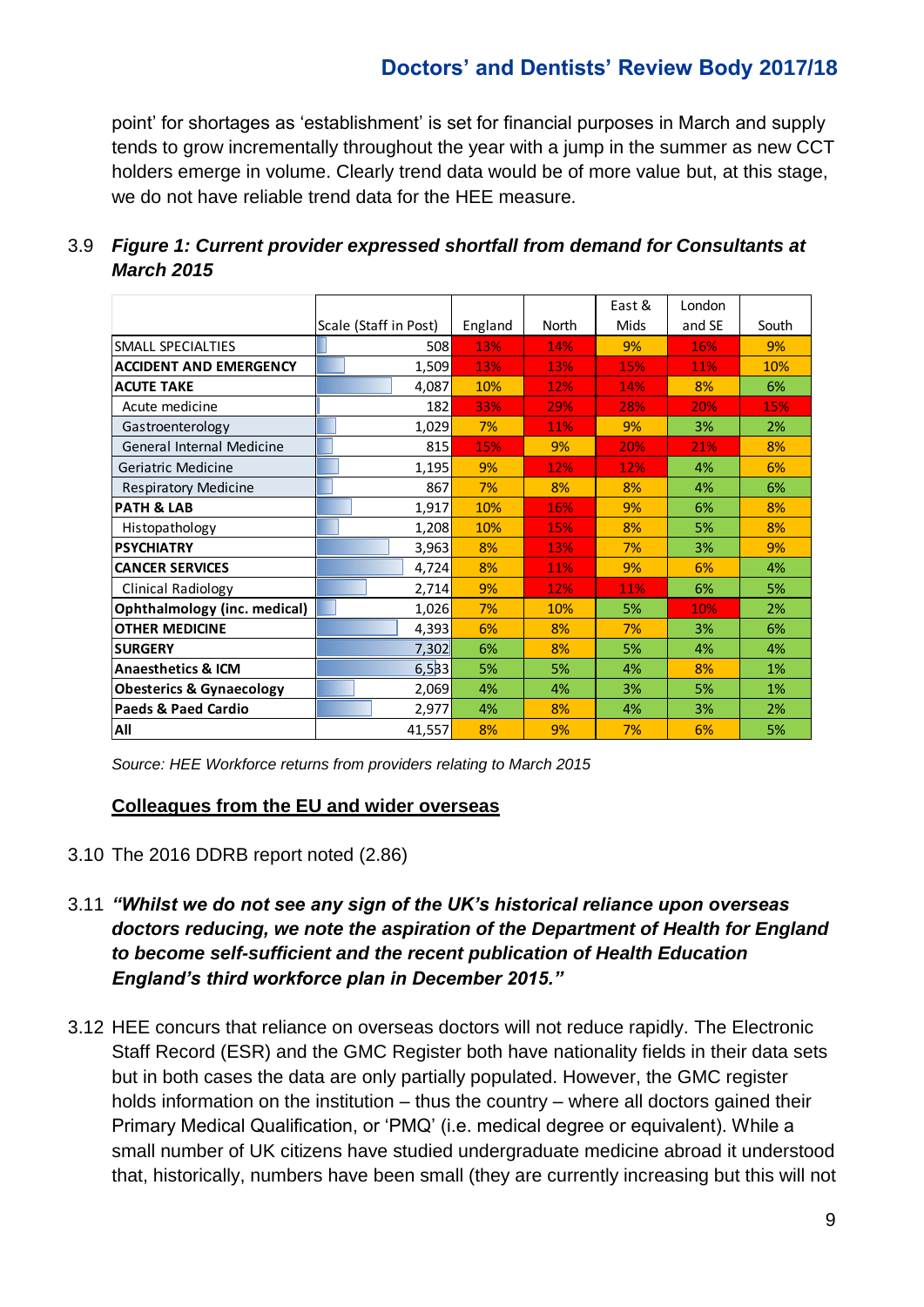feed through to workforce for some time). An advantage of using PMQ is that for an individual nationality may change, but PMQ does not. It is thus assumed that 'PMQ' is a reasonable *proxy* for nationality.

- 3.13 Figures 2 and 3 below summarises the proportion of Consultants and NCNT staff recorded in ESR who had gained their PMQ outside the UK in 2012 and 2015, and the proportion of doctors in training in England with non-UK PMQs.
- 3.14 *Figure 2: Components of the medical workforce and world region of Primary Medical Qualification – whole time equivalents*



*Source ESR and GMC matched data*

3.15 *Figure 3: Components of the medical workforce and world region of Primary Medical Qualification whole time equivalents as a percentage of the total*



*Source ESR and GMC matched data*

3.16 The proportion of the medical workforce from the EU and wider overseas will shift as the current workforce retires and the growing proportion of doctors in training with UK PMQs move into Consultant and NCNT roles. However, this will be a long process.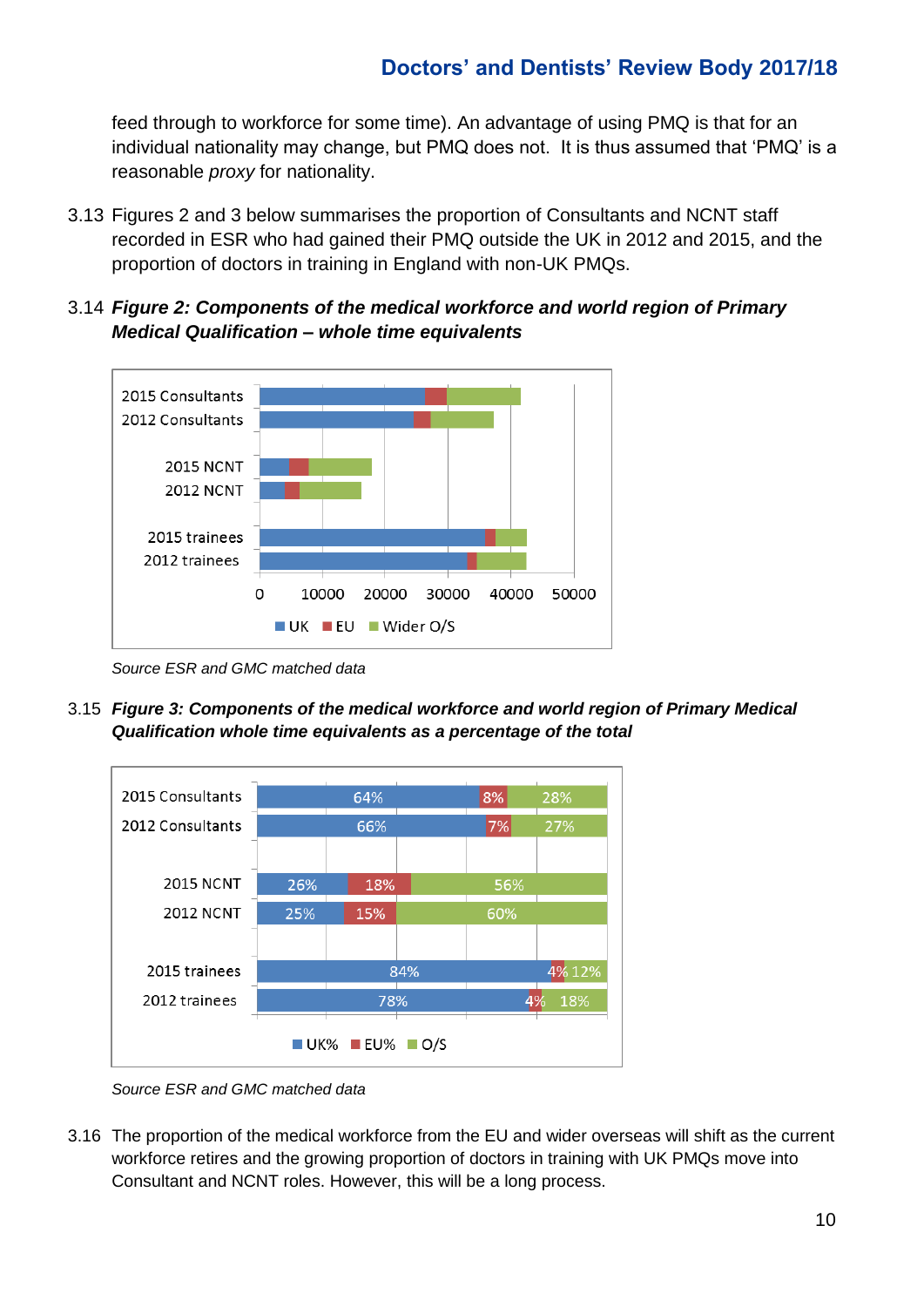## **'SAS' Grades**

- 3.17 The 2016 DDRB report noted (also 2.86)
- 3.18 *"HEE's third Workforce Plan for England] noted HEE was considering the part played in delivering services by SAS and trust grade doctors as well as doctors in training. HEE said that only by openly and explicitly acknowledging the whole medical workforce and their supporting multi-professional teams would it be able to make sensible decisions on the levels of structured post-graduate medical education to commission for future consultant and GMP supply."*
- 3.19 And also (4.50):
- 3.20 *"Given the BMA's survey results, we welcome the action taken in both England and Scotland via the Charter for SAS doctors and the SAS Doctors Development Fund. We have long championed the importance of funding for SAS doctors to support career development. We ask all of the parties to update us on any issues impacting SAS career development for our next review and to learn of the effects of the Charter and any other actions impacting SAS grades. As we noted last year, SAS doctors are an important part of the NHS workforce and continue to play a pivotal role in the provision of services. We would like to see this group of doctors given equal consideration and reflected more in the quality and quantity of evidence we receive."*
- 3.21 HEE is considering the part the part played in delivering services by 'SAS' and trust grade doctors and other 'NCNT staff, as well as doctors in training. At the time of writing HEE is preparing guidance on this.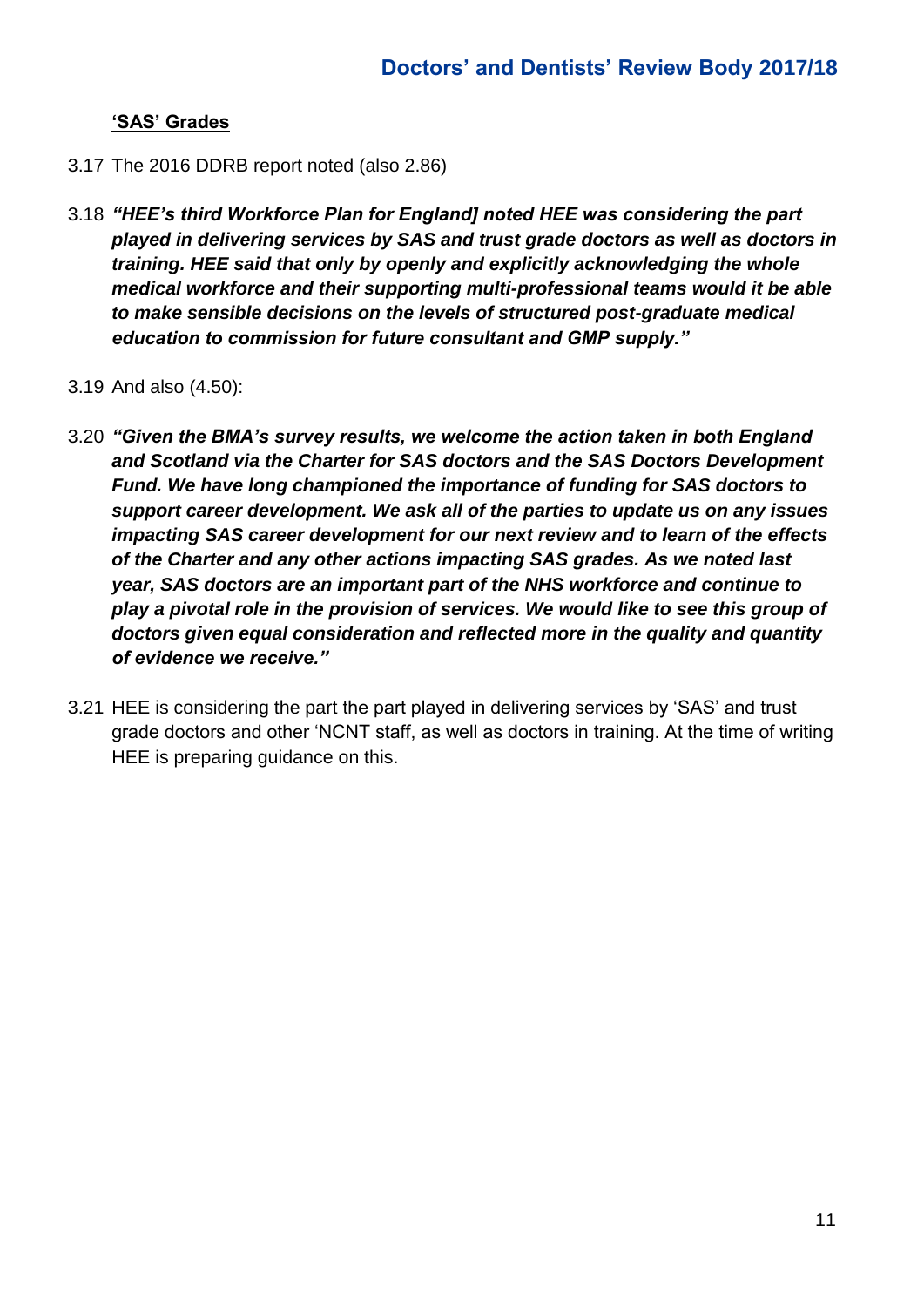## **4 Supply in to post graduate medical education (PGME)**

- 4.1 Medical undergraduate programmes are generally five years in duration, but there are variations. HEE funds the placement costs of medical undergraduates. On successful completion of a medical degree, UK graduates who wish to pursue medicine as a career are entered into a two year Foundation training programme, during which they receive GMC Registration. On successful completion of Foundation training, doctors who intend to continue their training compete (either immediately or after a period out of training for a variety of reasons) for 'core' or 'common stem' training, or apply in to 'run through' programmes. Data from successive cohorts of the GMC/HEE trainee census indicate that approximately four in five trainees transition from Foundation to further training (See Appendix A).
- 4.2 HEE is responsible for commissioning post-graduate medical training programmes for 60+ medical specialties and relevant 'feeder' training programmes. Programmes vary in notional length from two years (for example core surgery) to eight years (paediatrics) although in practice many trainees spend longer in training as they undertake 'out of programme' activities, and/or take maternity and other leave, and/or work part time for part of their programme.
- 4.3 HEE funds the training infrastructure and 50% of salary costs of commissioned programmes. NHS provider bodies (and some others) also fund programmes where HEE makes no contribution to salary costs. These are termed 'Trust Funded' posts. Further academic posts are funded by the National Institute for Health Research (NIHR), and a small number by the defence services.
- 4.4 When a programme is commissioned by HEE irrespective of the funding source there is thus a commitment to maintain a number of posts into the future while trainees move through these programmes. So, for example, when HEE, or the wider system, commissions a programme in paediatrics, it is committing to eight years of funding and support. Moreover, those who enter higher specialty training expect (and are led to expect) that they will ultimately move into a consultant post. HEE exerts control over the overall number of programmes and posts in each specialty in each HEE geography through the annual Investment Planning process.
- 4.5 Doctors in training contribute directly to service delivery. The extent of this varies by the level of training and specialty but many services *rely* on trainees to fill medical staffing rotas. The corollary is that reduction in the number of trainees (through either directly decommissioning training programmes, interventions aimed at diverting trainees between specialties or geographies, or an actual reduction in applicants from home or overseas) has a direct impact on service.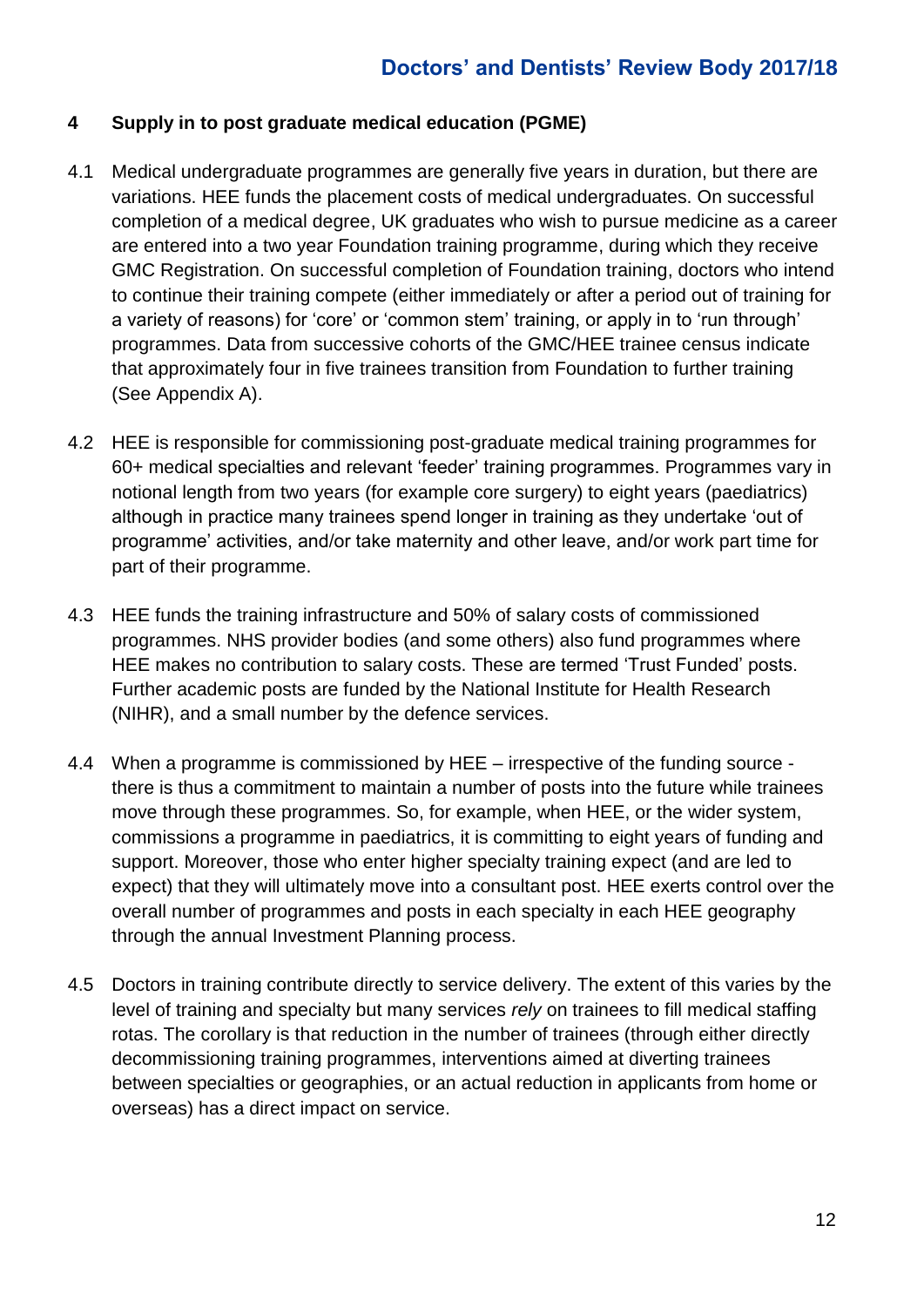## **The underlying supply constraint**

- 4.6 The 2016 DDRB report noted (4.21)
- 4.7 *"For our next round, we ask the parties to provide a more detailed analysis of the causes of hard-to-fill specialties, broken down by region in each country, and evidence on how the gaps from low fill rates are covered, including by adjustments to pay. We would also welcome evidence on whether it is actually the case that junior doctors are choosing location over specialty, and if so, the reasons for this."*
- 4.8 Nationally, HEE manages annual recruitment to medical training posts for core, runthrough and higher training. Close to 10,000 posts 'turn over' each year. Currently, there are more opportunities post-Foundation than there are trainees completing Foundation training and seeking a career in medicine. That is, in the context of current 'demand' for trainees there is a fundamental supply constraint limiting the NHS' ability to recruit to training posts.
- 4.9 This results in:
	- A continued (but diminishing) reliance on recruitment from outside the UK; and
	- Less than 100% fill in geographies and specialties considered 'less popular.
- 4.10 In making its annual decision about the overall number of posts and programmes to commission (including Trust funded programmes), HEE has to take into account and seek to balance a range of factors:
	- Considerations of future demand for CCT holders (who are then eligible to apply for consultant posts);
	- The overall supply of trainees available (the output from Foundation training);
	- The overall funds available;
	- Relative priorities as expressed by the Government and NHS England; and
	- The impact on service of any changes. That is explicit intentions to regulate supply of future CCT holders may implicitly impact on service delivery now. The overwhelming pressure is for HEE has to stay its hand as, understandably, near term priorities trump the longer term interests of future patients and future taxpayers.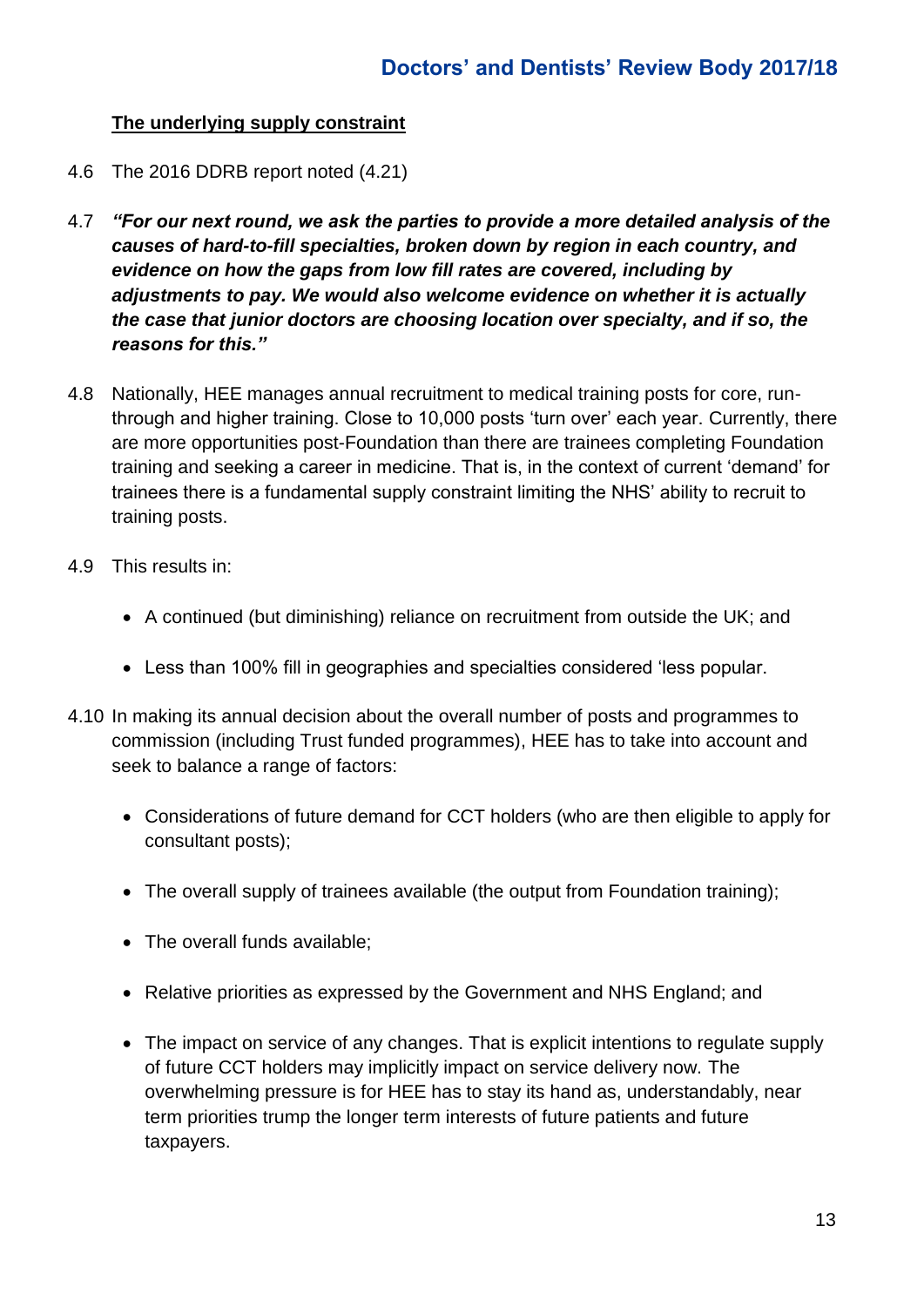- 4.11 As a result of the supply constraints above, it is not possible to fill all posts in all specialties in all areas. Figures 4 and 5 show comparative recruitment 'fill' rates for each specialty. These are averaged over two years -2015 and 2016 - and the data included here only covers fill as at the end of August 2016. Recruitment continues into October as in some specialties there is a February intake.
- 4.12 The figures show the number of posts advertised and filled at 'post Foundation' level that is 'core' and 'run-through' programmes (figure 4) and the number of posts advertised and filled at 'higher' level only for *grouped* specialties (shown in block capitals below) and some specific specialties (shown in lower case below) (figure 5), open only to doctors who have completed core or common stem training or can demonstrate equivalence can apply into these posts.
- 4.13 The left hand block provides a sense of scale so for instance, Clinical Radiology posts represent around 3% of posts advertised and those filled while General Practice represents 43% of advertised posts and 40% of filled posts.
- 4.14 The table shows vertically that programmes fill differentially: the programmes at the top fill completely and thus in all areas, while those towards the bottom fill less well.
- 4.15 The table shows horizontally that areas to the left fill less well overall (bottom row) with fill increasing moving to the right.
- 4.16 The data indicates that the more significant 'under-fill' problems at ST/1 and CT1 (i.e. posts in 'core' and run-through' training) are in General Practice and Psychiatry outside of London and the South East (Kent Surrey and Sussex) and the more significant problems at higher level (i.e. those specialty training programmes which can only be accessed after successful completion of core or common stem training) are the smaller pathology specialties, psychiatry, and those specialties associated with the 'undifferentiated acute take'. Again, the areas outside London are most affected, although Acute Medicine struggles in London.
- 4.17 The blue bar in the final column shows the proportion of trainees in each programme at the entry level<sup>4</sup> with a non UK PMQ at two data points  $-$  2012 and 2016. The data indicate that the proportion of trainees with UK PMQS has increased.
- 4.18 The specialties most reliant on recruitment of staff from the EU and wider overseas are pathology, psychiatry, and acute medicine.

<u>.</u>

 $4$  Note these data include a proportion of staff who have not been recruited in the year (ie some be will less than full time trainees, trainees who are 'out o programme or on maternity/other leavers, and trainees who may not have progressed to the next level for a variety of reasons. However it is a reasonable proxy for the proportion of new recruits by PMQ.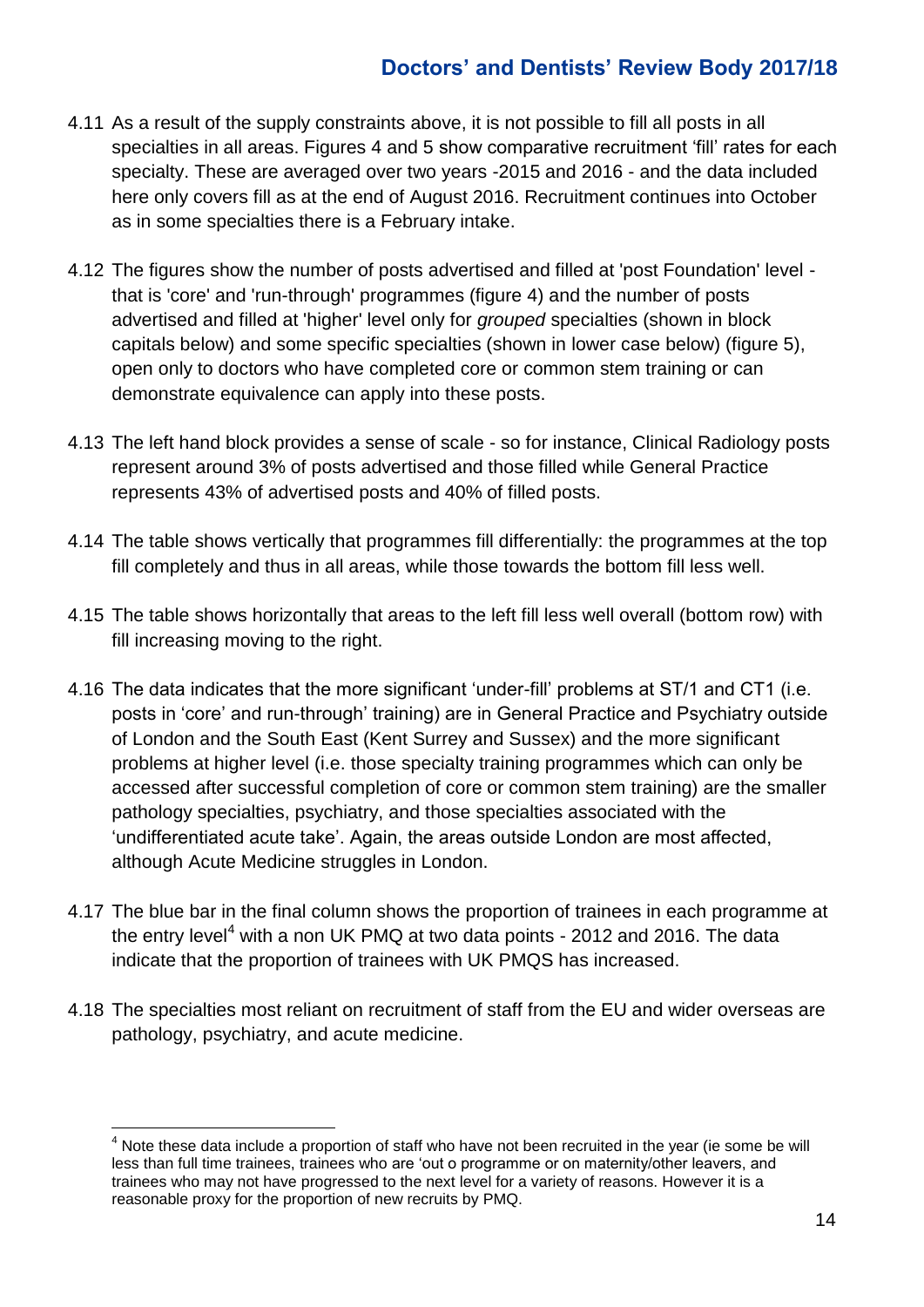#### 4.19 *Figure 4 : Posts advertised and filled at Core (CT1) and Run-through (ST1) levels in 2015 and 2016 at end August each year, averaged over two years*

|                                                  | Scale - two year averages 2015 and 2016 |        |            |        | Fill rate -two year averages 2015 and 2016 |       |              |       |         |               |      |                 |
|--------------------------------------------------|-----------------------------------------|--------|------------|--------|--------------------------------------------|-------|--------------|-------|---------|---------------|------|-----------------|
|                                                  | Numbers                                 |        | As % total |        | Fill rate (2 year average)                 |       | <b>UKPMQ</b> |       |         |               |      |                 |
|                                                  | Advertised                              | Filled | Advertised | Filled | England                                    | North | E. & Mids.   | South | Lon/KSS | <b>LONDON</b> | 2012 | 2016            |
| Clinical Radiology                               | 212                                     | 212    | 2.9%       | 3.2%   | 100%                                       | 100%  | 100%         | 100%  | 100%    | 100%          | 75%  | 85%             |
| Ophthalmology                                    | 68                                      | 68     | 0.9%       | 1.0%   | 100%                                       | 100%  | 100%         | 100%  | 100%    | 100%          | 86%  | 90%             |
| <b>Public Health Medicine</b>                    | 68                                      | 68     | 0.9%       | 1.0%   | 100%                                       | 100%  | 100%         | 100%  | 100%    | 100%          | 93%  | 94%             |
| Neurosurgery                                     | 26                                      | 26     | 0.3%       | 0.4%   | 100%                                       | 100%  | 100%         | 100%  | 100%    | 100%          | 83%  | 88%             |
| Cardiothoracic surgery                           | 6                                       | 6      | 0.1%       | 0.1%   | 100%                                       | 100%  | 100%         | 100%  | N/A     | N/A           |      |                 |
| Oral and Maxillo-facial Surgery                  |                                         |        | 0.1%       | 0.1%   | 100%                                       | 100%  | N/A          | 100%  | N/A     | N/A           |      |                 |
| Community Sexual and Reproductive Health         |                                         | 4      | 0.0%       | 0.1%   | 100%                                       | 100%  | 100%         | 100%  | 100%    | 100%          |      |                 |
| <b>ACCS Anaesthetics/Core Anaesthetics</b>       | 503                                     | 501    | 6.8%       | 7.5%   | 100%                                       | 100%  | 100%         | 99%   | 100%    | 100%          | 95%  | 93%             |
| Obstetrics and Gynaecology                       | 218                                     | 217    | 3.0%       | 3.3%   | 100%                                       | 99%   | 99%          | 100%  | 100%    | 100%          | 87%  | 91%             |
| Histopathology                                   | 77                                      | 76     | 1.0%       | 1.1%   | 99%                                        | 98%   | 100%         | 100%  | 100%    | 100%          | 64%  | 74%             |
| Core Surgical Training                           | 508                                     | 504    | 6.9%       | 7.6%   | 99%                                        | 99%   | 99%          | 100%  | 100%    | 99%           | 90%  | 94%             |
| Acute Care Common Stem - Emergency Medicine      | 324                                     | 320    | 4.4%       | 4.8%   | 99%                                        | 97%   | 100%         | 98%   | 100%    | 98%           | 95%  | 93%             |
| <b>ACCS Acute Medicine/Core Medical Training</b> | 1372                                    | 1327   | 18.7%      | 20.0%  | 97%                                        | 92%   | 98%          | 98%   | 100%    | 100%          | 85%  | 84%             |
| Paediatrics                                      | 376                                     | 356    | 5.1%       | 5.4%   | 95%                                        | 88%   | 94%          | 100%  | 99%     | 100%          | 86%  | 89%             |
| <b>General Practice</b>                          | 3184                                    | 2628   | 43.3%      | 39.6%  | 83%                                        | 70%   | 78%          | 91%   | 99%     | 99%           | 80%  | 81%             |
| Core Psychiatry Training                         | 411                                     | 326    | 5.6%       | 4.9%   | 79%                                        | 66%   | 73%          | 78%   | 99%     | 100%          | 65%  | 73%             |
| All recruited at CT/ST1                          | 7357                                    | 6639   |            |        | 90%                                        | 83%   | 88%          | 94%   | 99%     | 100%          | 83%  | 85 <sup>%</sup> |

#### 4.20 *Figure 5 : Posts advertised and filled at Higher levels in 2015 and 2016 at end August each year, averaged over two years*

|                                                     |            | Scale-two year averages 2015 and 2016 |            |        |         | Fill rate -two year averages 2015 and 2016 |       |               |       |         |        |       |        |
|-----------------------------------------------------|------------|---------------------------------------|------------|--------|---------|--------------------------------------------|-------|---------------|-------|---------|--------|-------|--------|
|                                                     | Numbers    |                                       | As % total |        |         | Fill rate (2 year average)                 |       |               |       |         |        |       |        |
|                                                     | Advertised | Filled                                | Advertised | Filled | England |                                            | North | & Mids. South |       | Lon/KSS | LONDON |       |        |
| Anaesthetics                                        | 304        | 282                                   | 12.0%      | 13.7%  | 92.6%   |                                            | 83.2% | 90.1%         | 97.6% | 100.0%  | 100.0% | 73.0% | 90.0%  |
| SURGERY (10 SPECIALTIES)                            | 484        | 473                                   | 19.1%      | 23.0%  | 97.7%   |                                            | 95.7% | 97.8%         | 98.2% | 99.6%   | 100.0% | 73.0% | 85.0%  |
| <b>CANCER RELATED</b>                               | 171        | 154                                   | 6.7%       | 7.5%   | 90.3%   |                                            | 81.8% | 85.3%         | 95.4% | 97.3%   | 97.3%  | 75.0% | 85.0%  |
| <b>ACUTE TAKE</b>                                   | 368        | 323                                   | 14.5%      | 15.7%  | 87.6%   |                                            | 89.9% | 84.1%         | 81.8% | 94.4%   | 95.6%  | 68.0% | 77.0%  |
| Intensive Care Medicine                             | 132        | 116                                   | 5.2%       | 5.6%   | 88.2%   |                                            | 77.2% | 92.1%         | 94.5% | 97.1%   | 100.0% |       |        |
| <b>PATH (NB shisto and chemical recruit at ST1)</b> | 191        | 61                                    | 3.6%       | 2.9%   | 66.5%   |                                            | 54.8% | 63.0%         | 62.5% | 82.8%   | 85.5%  | 92.0% | 76.0%  |
| <b>PSYHIATRY (6 SPECIALTIES)</b>                    | 345        | 202                                   | 13.6%      | 9.8%   | 58.4%   |                                            | 52.3% | 47.6%         | 49.0% | 78.6%   | 78.8%  | 42.0% | 61.0%  |
|                                                     |            |                                       |            |        |         |                                            |       |               |       |         |        |       |        |
| Gastroenterology                                    | 81         | 80                                    | 3.2%       | 3.9%   | 98.8%   |                                            | 97.9% | 100.0%        | 95.7% | 100.0%  | 100.0% | 68.0% | 71.0%  |
| Geriatric Medicine                                  | 111        | 103                                   | 4.4%       | 5.0%   | 92.8%   |                                            | 97.1% | 87.0%         | 89.1% | 96.2%   | 95.0%  | 75.0% | 82.0%  |
| <b>Respiratory Medicine</b>                         | 94         | 82                                    | 3.7%       | 4.0%   | 87.2%   |                                            | 90.2% | 78.1%         | 86.8% | 100.0%  | 100.0% | 73.0% | 80.0%  |
| Acute Internal Medicine                             | 83         | 59                                    | 3.3%       | 2.8%   | 70.5%   |                                            | 75.0% | 69.4%         | 61.0% | 75.9%   | 84.2%  | 53.0% | 67.0%  |
|                                                     |            |                                       |            |        |         |                                            |       |               |       |         |        |       |        |
| <b>AII</b>                                          | 2541       | 2058                                  |            |        | 81.0%   |                                            | 76.1% | 76.4%         | 81.6% | 90.2%   | 91.4%  | 68.0% | 80.0%5 |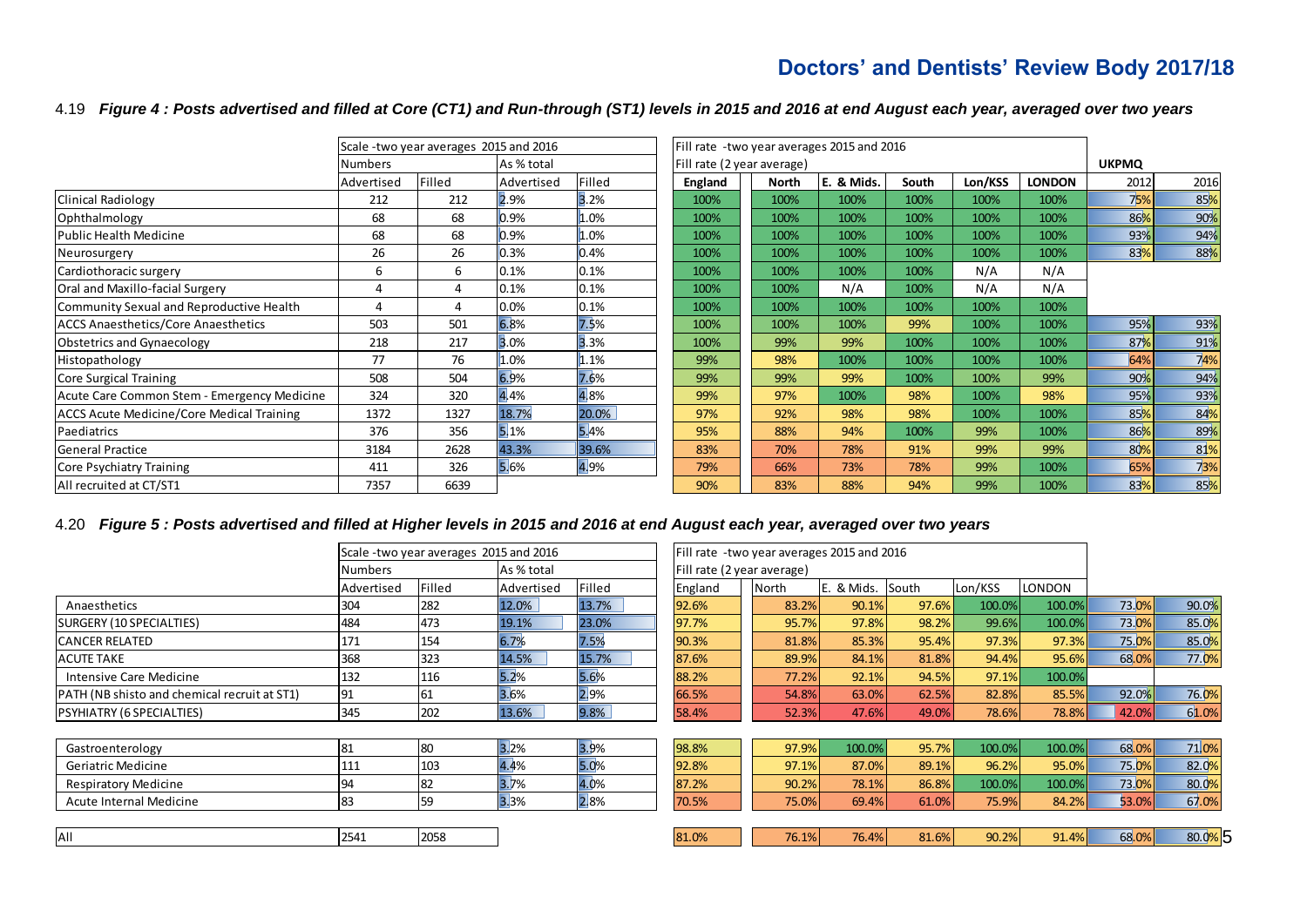## **Recruiting to General Practice**

- 4.21 The DDRB in its 2016 report (3.46) noted
- 4.22 *"HEE told us filling GMP training posts was its highest priority, and it said that recruitment premia were needed for some hard-to-fill locations, but that others including Kent, Surrey and Sussex needed no further incentive."*
- 4.23 And (3.25)
- 4.24 *"We note the impact that perceived excessive workload is having on motivation and the potential for this to create a negative image of general practice, especially for trainees, which will not help with recruitment and retention"*
- 4.25 In 2016, NHS England made available funds to support one-off payments of £20,000.00 to 109 General Practice training programmes in geographical areas where historically it has been hardest to fill. At the time of writing 99 of the posts covered by this 'Targeting Enhanced Recruitment Scheme' (or TERS) have been filled. The scheme is yet to be fully evaluated but has increased recruitment in these areas, to the extent that HEE is replicating the scheme in other areas. However, there is some evidence that this has 'pulled' trainees from adjacent programmes which are thus finding it harder to fill than in past years.
- 4.26 HEE is also supporting GP recruitment through a range of other initiatives including greater flexibility in the selection process, deferral for non-statutory reasons, Global Health Fellowships and Post CCT Fellowships. These developments are in the context of NHSE commitment to the development of primary care including significant additional investment in the comprehensive policy document 'General Practice Forward View' produced with the original '10 point plan' partners; RCGP, BMA, and HEE. The report builds on previous work but goes further to include areas such as ambitious international recruitment plans and fleshing out plans for other clinical professionals such as mental health therapists. $5$
- 4.27 The DDRB in 2016 also asked (3.16):

l

- 4.28 *"We would be interested in any analysis by the parties of why a greater proportion of trainees in some foundation schools than others choose a career in general practice."*
- 4.29 At this stage, HEE has no further data or information on this, but is building trend analysis over a number of years. This will enable further analysis on foundation doctor career destinations.

<sup>&</sup>lt;sup>5</sup>See General Practice Forward View (April 2016) developed in partnership between NHS England, Health Education England, and the Royal College of General Practitioners [https://www.england.nhs.uk/wp](https://www.england.nhs.uk/wp-content/uploads/2016/04/gpfv.pdf)[content/uploads/2016/04/gpfv.pdf](https://www.england.nhs.uk/wp-content/uploads/2016/04/gpfv.pdf)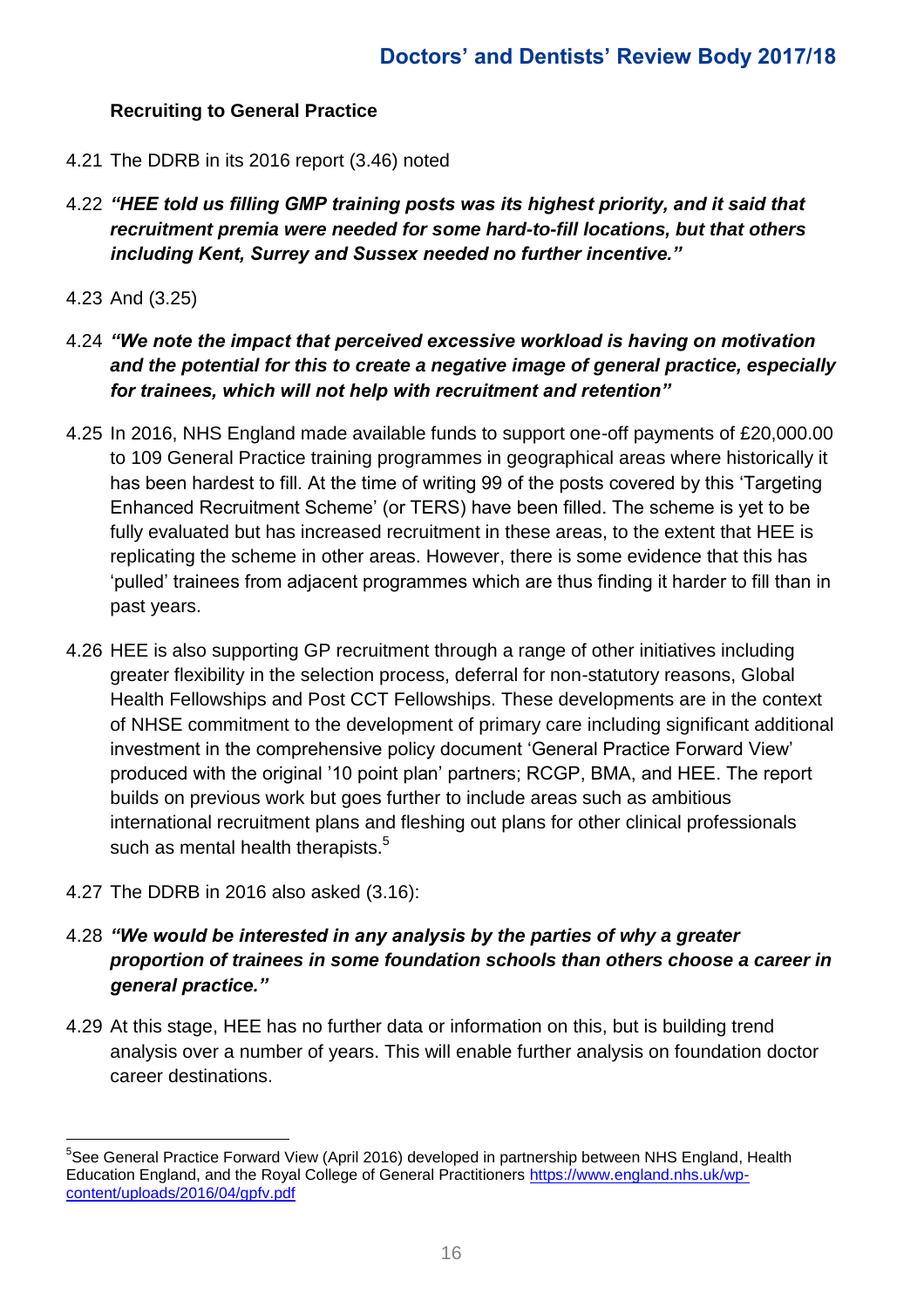## **5 Supply prospects**

- 5.1 In terms of 'HCHS' staff, at the time of writing, HEE does not have available 'short-run' supply forecasts for every specialty. These are in development and will be available in 2017. However we can make some general comments:
	- The overall forecast is for sustained growth in CCT holder supply of 3-4% per year. This is unsurprising: it is the continuation of a long term trend fuelled by historic expansion in the number of training posts and trainees. The system produces of the order of an average of 2,500-2,800 new CCT holders each year (excluding GPs) and there are less than 1,000 annual consultant retirements forecast (based on historic age and gender related historic patterns);
	- In some specialities growth is forecast to exceed latest (2015) estimates of provider expressed demand over the next few years, and in others it will fall significantly sort. This will impact differentially in different areas reflecting the current balance of trainees which in turn reflects historic differential rates of fill;
	- The STP process, once concluded, may imply quite different demand for consultants than some recent forecasts. This too will impact differentially in different areas;
	- Our observation in those specialties we have explored to date is that historically patterns of migration on gaining a CCT are limited. Staff do migrate to and from London and the East on England and the South East (Kent Surrey and Sussex) in considerable numbers, but no further. *Generally* other regions are largely 'selfcontained' in terms of migration. The factors that limit migration are to do with life events : by the time a doctor has completed their training that will be in their middle to late thirties and may well be 'settled' with families and thus less inclined to uproot;
- 5.2 In respect of primary care, the limitations of the data available to HEE means it is not feasible to set out forecasts of the future stock of GPs with the same confidence. While HEE has data on how many trainees there are and can observe outturn from training, HEE does not have access to the 'line level' data we need to observe turnover, patterns of transition from training to the workforce, and patterns of working of newer GPs. There is moreover no data available on current shortages (or a vacancy proxy) for GPs. HEE and NHS England are in discussion with NHS Digital regarding access to such data. We regard such access as imperative to support not only the work of the Review Body, but also the development of plans for the future of primary care.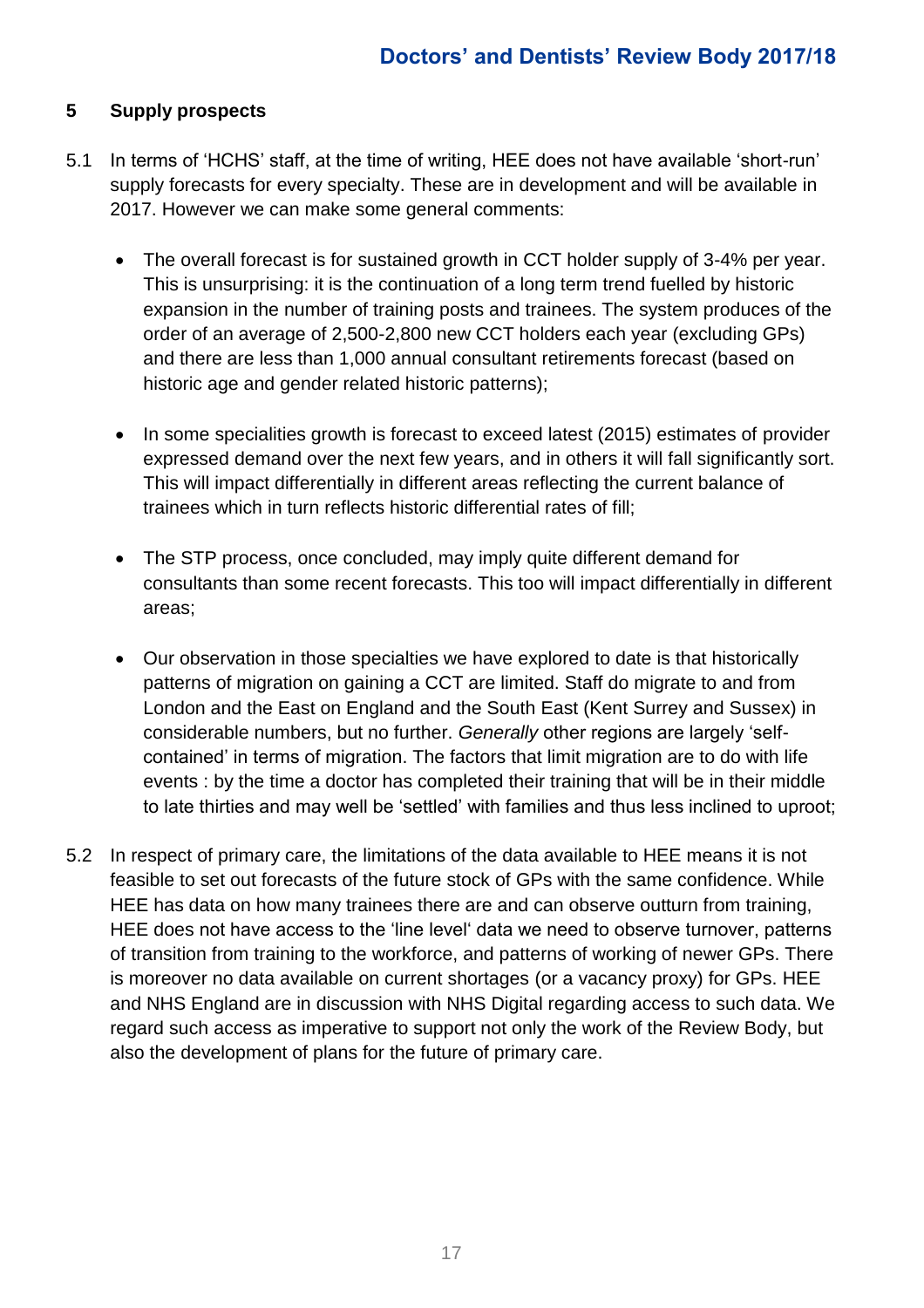## **Appendix A: Transition from Foundation to further PGME training**

- 1.1 The GMC census frame is the basis for the survey which is sent to doctors in training in the UK. The GMC, working with local teams in England and Deaneries in the rest of the UK go to considerable lengths to ensure that the data set captures all trainees and is accurate in respect of training level, training programme, and demographic information. The GMC makes the data available to HEE at individual level for the purposes of workforce planning. (Note that we cannot go back beyond 2012).
- 1.2 The chart shown draws on the data from the four successive cohorts of the GMC Training survey census frame -2012 to 2016. It shows the proportion that was at F2 in a given year, who are still in training in each of the subsequent years for which data are available. For example, for the 2012 cohort we have data for four subsequent years: 2013, 2014, 2015 and 2016. For the 2015 cohort, there is only one data point, which is 2016. Clearly, we cannot know if the low initial transition of the 2015 cohort will recover after the second year.
- 1.3 The chart shows that the proportion of F2s moving into further training after one year has varied between 64% (2012) and 50% (2015). However, by the second year the proportion has recovered to close to 80% for each of the three cohorts for which data is available. By the third year (based on only two cohorts), the chart indicated a very small drop as a proportion of those who return subsequently leave. The single cohort for which we have four years data shows a marked drop. It is hypothesised that this results from some of the cohort who have completed core training taking time out of training for a variety of reasons, including awaiting training opportunities in their preferred specialty or geography. We will not know whether this 'recovers' until we have more longitudinal data from further cohorts.
- 1.4 Kindly note that this analysis does not look at retention in the *workforce*: further analysis can be conducted to identify former trainees in ESR. This indicates that of the 2012 cohort of F2 trainees in the English training system in 2012, in 2015 79% were in training and a further 8% were in 'NCNT' roles.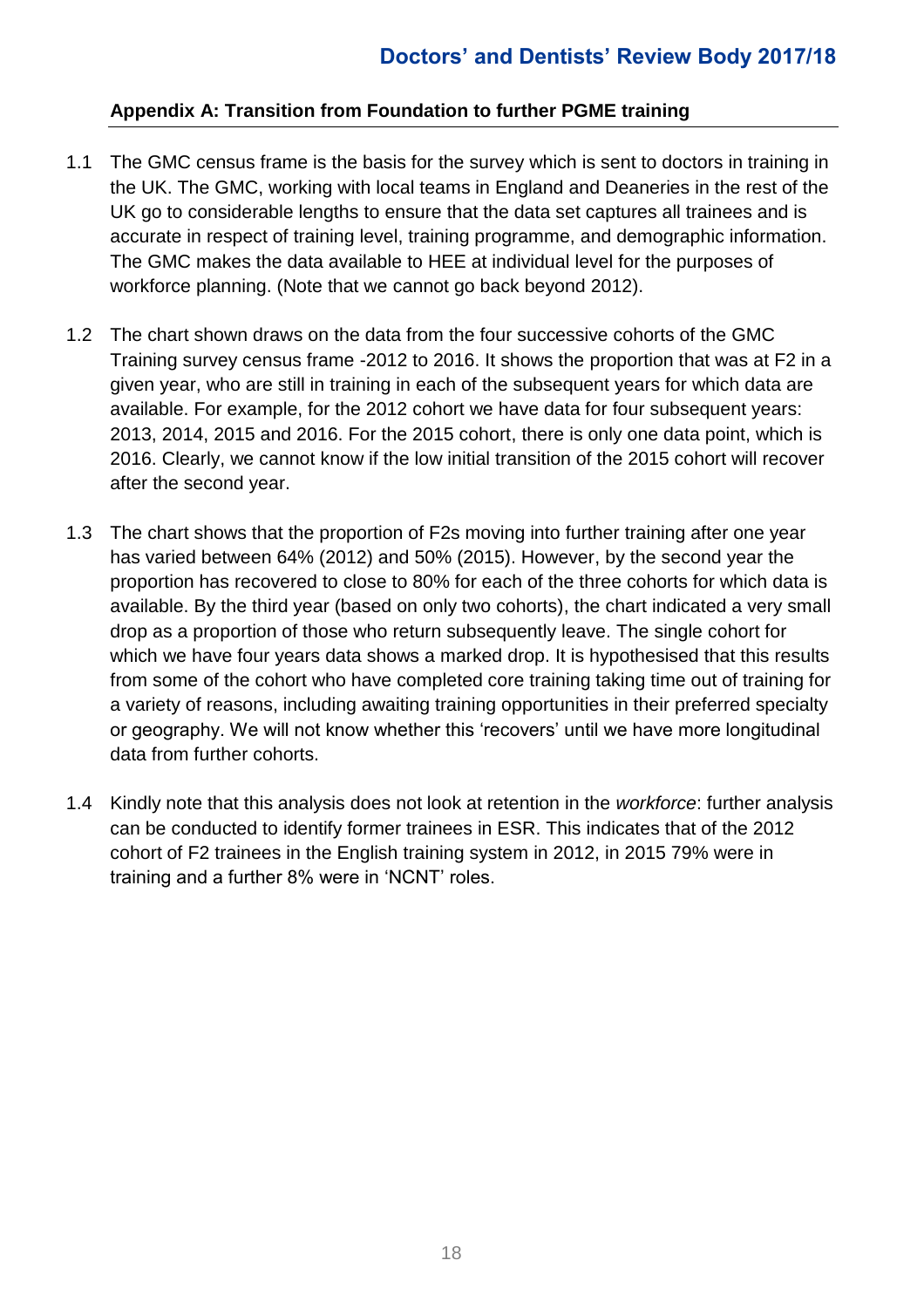1.5 *Figure 5: Proportion of trainees at F2 in given cohort appearing in training in subsequent years (UK data)* 



*Source: GMC /HEE National Trainee Census data*